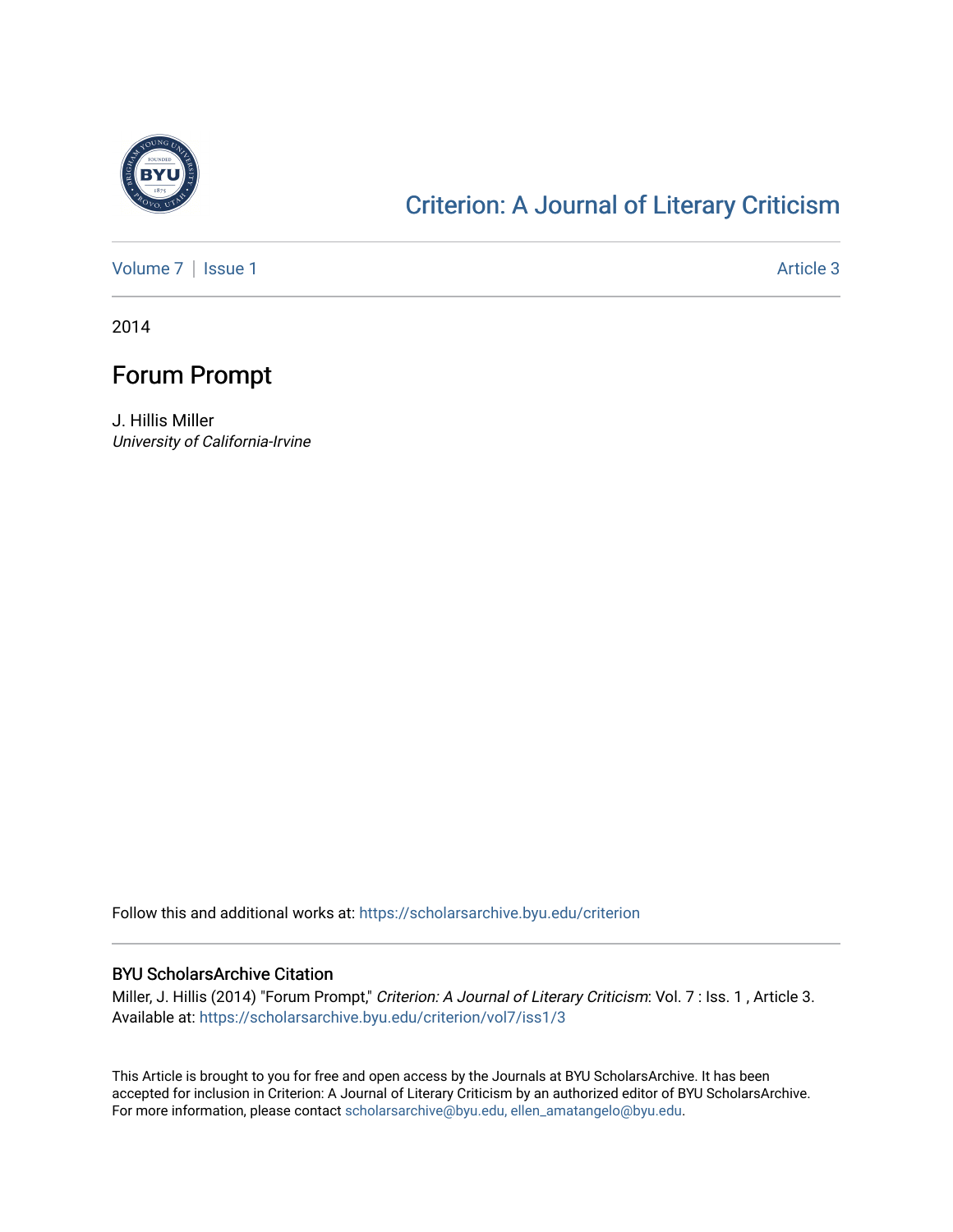## forum prompt Why Literature?

*J. Hillis Miller (Univeristy of California-Irvine)*

Note: When Dr. Miller provided this prompt, he was writing an article titled "What Ought Humanists to Do?" This is an excerpt from that article, which appeared in *Daedalus* earlier this year.<sup>1</sup>

New digital devices—computers, iPhones, iPads, Facebook, Twitter, video games, and the like—are rapidly diminishing the role literature plays in many people's lives. A lot of people these days play video games or watch films on Netflix or surf the Net instead of reading printed literature. That is a big loss, but it is not the end of civilization, any more than was the shift from manuscript culture to print culture.

The reading, study, and teaching of literature, even so, is surviving more strongly than one might expect in the midst of an exceedingly rapid and no doubt irreversible global change from one dominant medium (print) to another (digital). A lot of people are going on reading literature, but in digital form—on Kindles and the like. An amazing number of literary works (in the old-fashioned sense of printed novels, poems, and plays) are now available on-line either for free or for a few dollars. These digital versions are usually searchable. This a great help in certain kinds of literary study.

<sup>1 &</sup>quot;What Ought Humanists To Do?" *Daedalus*, Winter 2014, Vol. 143, No. 1, Pages 19-34.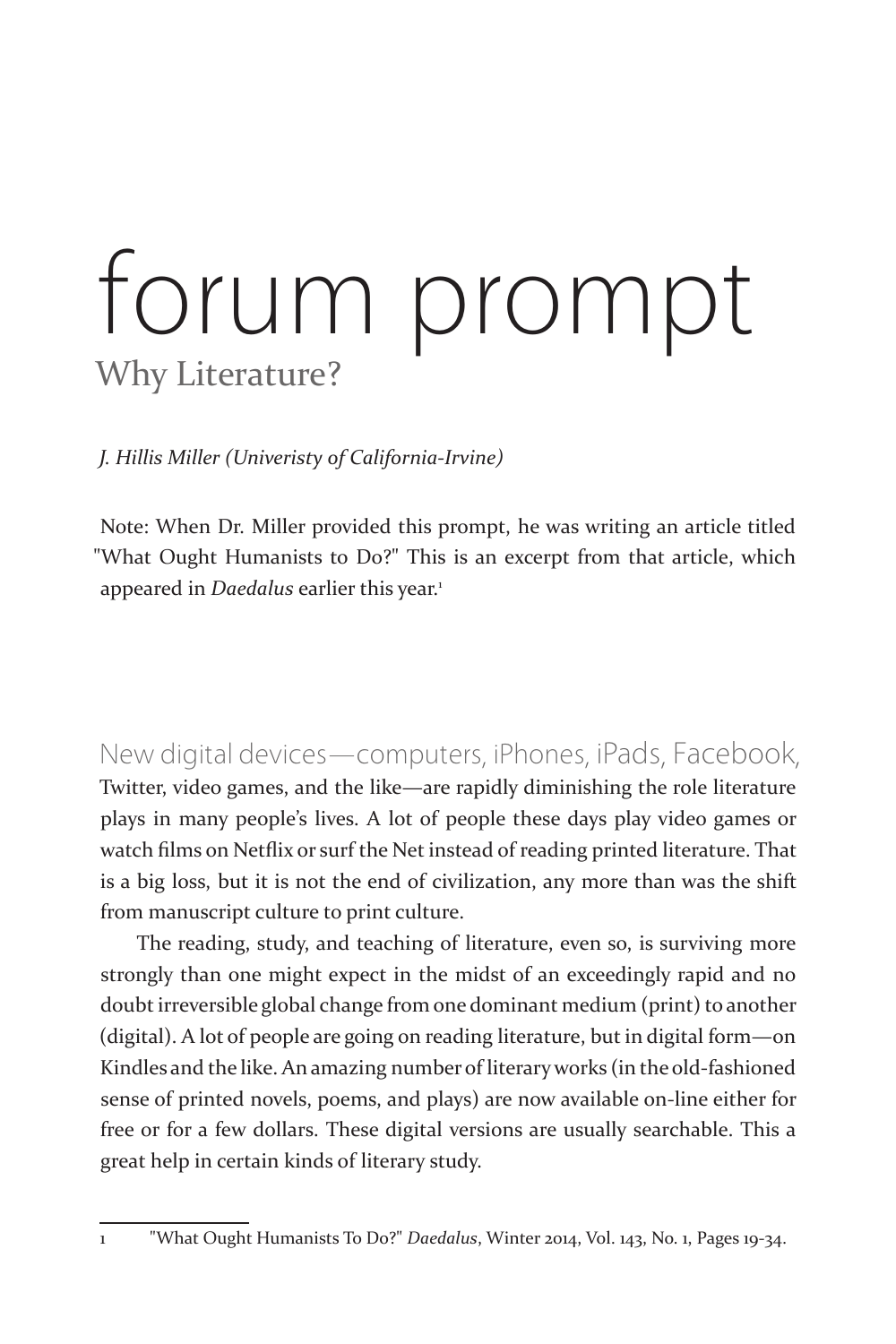Multitudes of teachers in the United States and globally, moreover, both young ones and old ones, are continuing in their classrooms every day quietly teaching their students as best they can a love of literature and how best to read it. Many of these are brilliant teachers. They are my unsung heroes and heroines.

Here are several answers to the question, "Why Literature?"

1) No doubt the real world is transformed by being turned into literature, but I see no reason to deny that we learn a lot about that real world now and in the past by reading literature. Such learning is a great value.

2) In addition, we can learn from literary works the way what might be called "ideological mistakes" often come to be made, namely by taking figurative language literally. "We all of us, grave or light, get our thoughts entangled in metaphors, and act fatally on the strength of them," says George Eliot's narrator in *Middlemarch*. The novel gives a striking example of this in the way the intelligent and sensitive heroine, Dorothea Brooke, thinks the dry-as-dust scholar, Edward Casaubon, is like Augustine, Milton, Bossuet, Oberlin, or Pascal. Therefore, marrying Casaubon would be like marrying one or another of these worthies. Much fiction deals thematically with imaginary characters who, like Dorothea Brooke, are wrong in their readings of others, for example Elizabeth Bennett in her misreading of Darcy in Jane Austen's *Pride and Prejudice*, or Isabel Archer's misreading of Gilbert Osmond in Henry James's *The Portrait of a Lady*, or the disastrous effect on Conrad's Lord Jim of reading too many adventure stories. Flaubert's Emma Bovary and Cervantes's Don Quixote are Jim's predecessors in making that mistake. All three think life is really going to be like the romances they have read.

3) Getting students to see this aspect of fictions might possibly lead them to have a sharper eye out for the lies politicians, advertising, and mass media tell by manipulation of false figurative transfers. Those admirable Op-Ed writers for the New York Times, Paul Krugman and Maureen Dowd, use what Paul de Man calls "the linguistics of literariness" as one of their major tools in the unmasking of ideological aberrations. Dowd uses irony to devastating effect in her unmasking, and Krugman has repeatedly pointed out that conservatives' propaganda for austerity depends on a false analogy between household finances and spending by the Federal government. Believing that is like Dorothea believing that Causabon is like Milton or like Pascal. If we learn about the real world by reading literature, the danger of taking figures of speech literally is one of the major things we can learn.